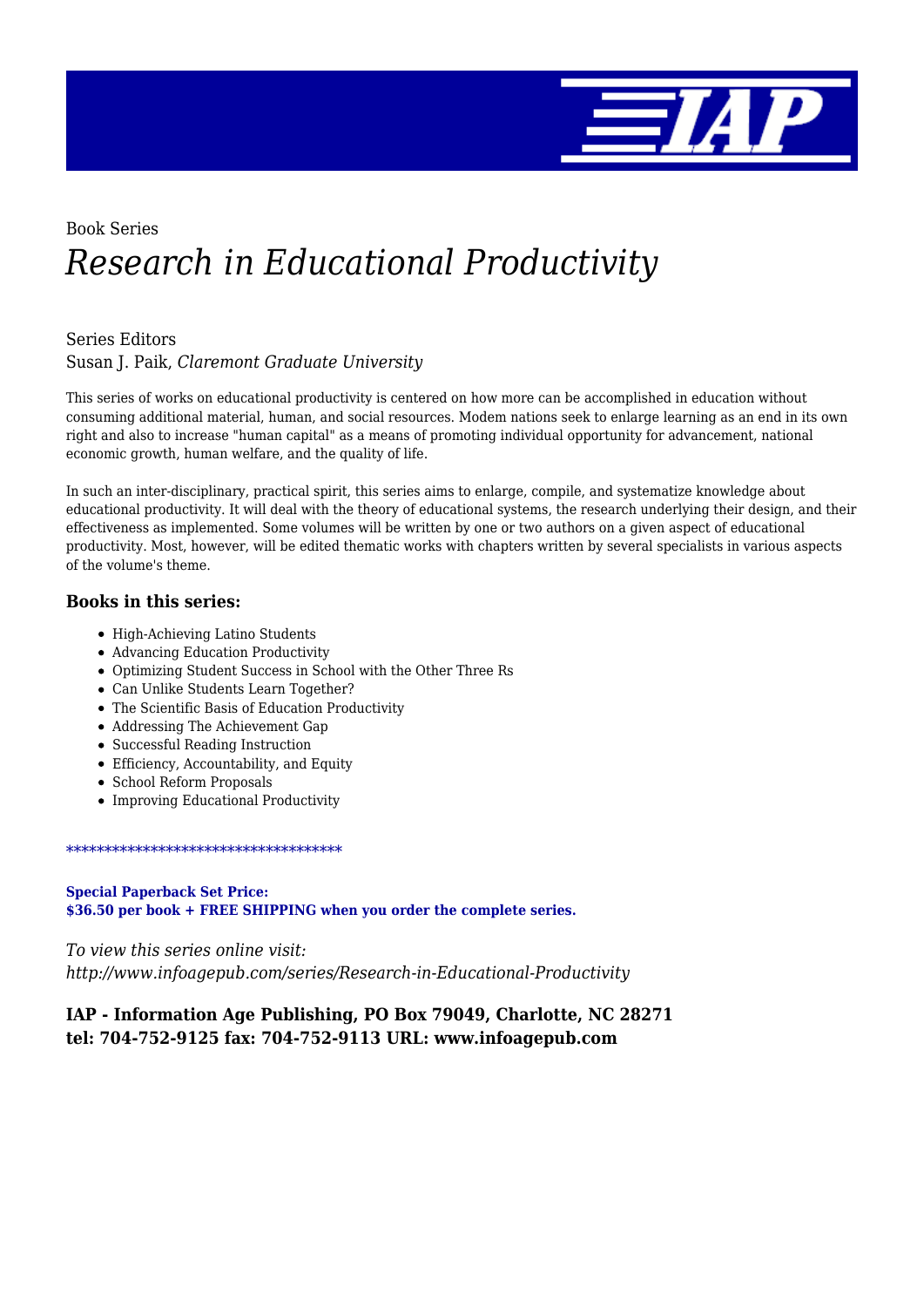

# High-Achieving Latino Students Successful Pathways Toward College and Beyond

Susan J. Paik, Claremont Graduate University; Stacy M. Kula, Azusa Pacific University; Jeremiah J. González, Los Angeles Unified School District; Verónica V. González, Los Angeles Unified School District

2020. Paperback 978-1-64802-010-0 \$45.99. Hardcover 978-1-64802-011-7 \$85.99. eBook 978-1-64802-012-4 \$65.

High-Achieving Latino Students: Successful Pathways Toward College and Beyond addresses a long-standing need for a book that focuses on the success, not failure, of Latino students. While much of the existing research works from a deficit lens, this book uses a strength-based approach to support Latino achievement. Bringing together researchers and practitioners, this unique book provides research-based recommendations from early to later school years on "what works" for supporting high achievement.

#### **Praise for High-Achieving Latino Students**

"This book focuses on an important issue about which we know little. There are many lessons here for both scholars and educators who believe that Latino students can succeed. I congratulate the authors for taking on this timely and significant topic." ~ **Guadalupe Valdés, Ph.D.**, *Bonnie Katz Tenenbaum Professor in Education, Stanford University. Author of Con Respeto: Bridging the Distances Between Culturally Diverse Families and Schools*

"This is a must-read book for leaders in institutions of both K-12 and higher education who want to better understand success factors of Latino students in the US. Using a strength-based framework to understand and support Latino achievement is a new paradigm that must be considered by all." ~ **Loui Olivas, Ed.D.**, *President, American Association of Hispanics in Higher Education*

"In addition to being the right book at the right time, these editors should be congratulated for giving us a stellar example of how a research-practice collaboration comes together to produce such a valuable and lasting contribution to the field of school reform and improvement. Those who work in schools, universities, think tanks and policymaking centers have been waiting anxiously for this kind of book, and it's now here." ~ **Carl A. Cohn, Ed.D.**, *Former Executive Director, California Collaborative for Educational Excellence, CA State Board of Education member, and Superintendent*

"There may not be a silver bullet for solving the so-called problem of Latino underachievement, but well-conceived solutions do exist. This powerful book offers strength- and asset-based frameworks that demonstrate Latino achievement is possible. Read this text to not only get informed, but to also get nurtured and inspired!" ~ **Angela Valenzuela, Ph.D.**, *Professor in Education, University of Texas at Austin. Author of Subtractive Schooling: US-Mexican Youth and the Politics of Caring*

**CONTENTS:** Foreword, *Carl A. Cohn.* Introduction and Overview: Using a Success Lens to Understand Latino Achievement, *Susan J. Paik, Stacy M. Kula, Jeremiah J. González, and Verónica V. González.* **PART I: SOCIAL, CULTURAL, AND FAMILIAL CAPITAL.** High-Achieving Latino Students at Elite Colleges: The Role of School Structure and Pre-College Programs in K–12 Preparation, *Jeremiah J. González.* Asset-Based Factors of High-Achieving Puerto Rican High School Students: Understanding Familial and Social Capital, *René Antrop-González.* Madres y Abuelas (Mothers and Grandmothers): Informing and Shaping High-Achieving Latinx College Students' Educational Success, *Jeanett Castellanos, Alberta M. Gloria, Oscar F. Rojas Pérez, and Monica Quezada.* High-Achieving First-Generation Latino Community College Students: Their Journeys, Struggles, and Stories of Success, *Verónica V. González.* **PART II: INDIVIDUAL AGENCY AND OTHER STRENGTH-BASED FACTORS.** High-Achieving Latino Students in Low-Performing High Schools: The Importance of Resilience, *Liliana Jarvis.* Family, Community, and Culture: A Framework for Culturally-Rooted Grit (CRG) in Second-Generation High-Achieving Latino Students at Elite Colleges and Universities, *Stacy M. Kula.* From Surviving to Thriving: Critical Perspectives on High-Achieving Latino Undergraduate Males at Selective Universities, *David Pérez II, Victor B. Sáenz, and Jorge Burmicky.* **PART III: UNTOLD STORIES OF SUCCESS: BARRIERS AND OPPORTUNITIES.** Contexts that Facilitate Academic Success and College Pathways for Undocumented Students: Lessons from Early Academic Experiences of High-Achieving, Undocumented Latino Students Attending Highly-Selective Private Colleges, *Gloria Itzel Montiel.* Cientí ficos Latinxs: Uncovering the Counter Story of Success in STEM, *Laura Rendón, Amaury Nora, Ripsimé Bledsoe, and Vijay Kanagala.* The Life and Success of Sonia Sotomayor: Perseverance and Productive Giftedness, *Susan J. Paik, Kenya R. Marshall-Harper, Charlina Gozali, and Tammy Johnson.* **PART IV: INTERVENTION AND STRATEGIES THAT PROMOTE HIGH ACHIEVEMENT.** Early Intervention Matters: Towards a Path of High Achievement for Latino Middle School Males, *Eligio Martínez Jr. and Michelle Castellanos.* High-Achieving Latinx K–12 Students: Factors that Support Academic Achievement and School Persistence Toward STEM Careers, *Hersh C. Waxman, Mario I. Suárez, and Yolanda N. Padrón.* Serving Gifted, Advanced, and High-Ability Latino Students: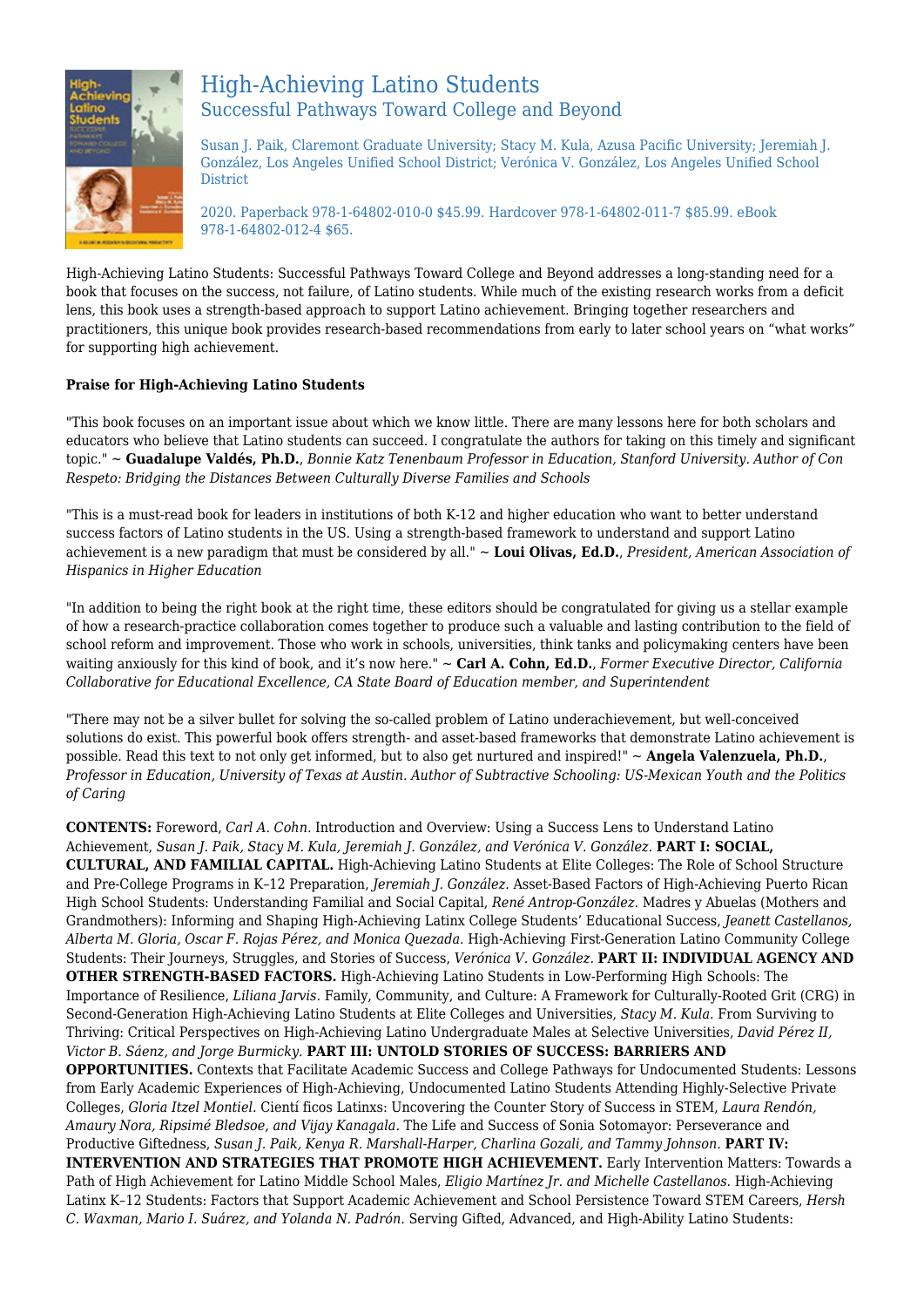Programming for Success, *Jaime A. Castellano.* **PART V: CONCLUSION AND RECOMMENDATIONS: WHAT WORKS IN PRACTICE, RESEARCH, AND POLICY.** Why School Leaders Matter in Supporting High Achievement: Reflections for School Leadership, *Gudiel R. Crosthwaite.* The Importance of Effective Practices for High-Achieving Students: Reflections for Practice, *Jeremiah J. González, Verónica V. González, Stacy M. Kula, and Susan J. Paik.* Good Research and Policy Matter for School Success: Reflections for Research & Policy, *Stacy M. Kula, Susan J. Paik, Verónica V. González, and Jeremiah J. González.* Biographies.



### Advancing Education Productivity Policy Implications from National Databases

Herbert J. Walberg, University of Illinois - Chicago

2006. Paperback 1-59311-112-6 978-1-59311-112-0 \$45.99. Hardcover 1-59311-113-4 978-1-59311-113-7 \$85.99. eBook 9781607524960 \$65.

Most of the research contained in this book was supported by grants to the individual authors from the American Educational Research Association Grants Program.

**CONTENTS:** Introduction and Overview, *Susan J. Paik* **Part I: Educational Productivity and Achievement.** Using an Educational Productivity Model to Construct Process Models for Mathematics Achievement and Attitudes Among Ethnic Minorities, *John Thomas* The Intended and Unintended Consequences of High School Graduation Requirement Policy, *Peter Teitelbaum.* **Part II: Forms of Social Capital.** African American Students' Educational Outcomes: The Role of School Relationships, *George L. Wimberly.* The Impact of Parent Involvement and Authoritativeness on Academic Achievement: A Cross-Ethnic Comparison, *Eunai Park and Gregory Palardy.* The Job Acquisition Process: Social Structure, Undergraduate Resources, and College-to-Work Transitions, *Cory Heyman.* **Part III: Analytic and Measurement Innovation.** Application of Event History Modeling for Examining College Student Departure Behavior. *Terry Ishitani.* Improving Inferences about Student Achievement: A Multidimensional Perspective, *Laura Hamilton.* **Part IV: International Perspectives on Educational Productivity.** A Cross-National Analysis of Student Victimization: School System Effects on School Violence, *Motoko Akiba.* Toward an Understanding of Hong Kong and United States Students' Mathematics Achievement, *Debbie Baofeng Wang.*



### Optimizing Student Success in School with the Other Three Rs

#### Reasoning, Resilience, and Responsibility

Rena F. Subotnik, American Psychological Association; Robert J. Sternberg, Yale University

2006. Paperback 1-59311-430-3 978-1-59311-430-5 \$45.99. Hardcover 1-59311-431-1 978-1-59311-431-2 \$85.99. eBook 9781607525165 \$65.

The Other Three R's model began as an American Psychological Association (APA) initiative, sponsored by Robert J. Sternberg, IBM Professor of Psychology and Education at Yale University and Past President of the APA. For both this initiative and this edited volume, Sternberg assembled a diverse team of experts who identified reasoning, resilience and responsibility as three learnable skills that, when taken together, have great potential for increasing academic success. The authors of this volume present in detail their evidence-based arguments for promoting TOTRs in schools as a way to optimize student success.

**CONTENTS:** Introduction, *Rena F. Subotnik and Gregory A. White.* Reasoning, Resilience, and Responsibility from the Standpoint of the WICS Theory of Higher Mental Processes, *Robert J. Sternberg.* Motivational Orientations that Lead Students to Show Deeper Levels of Reasoning, Greater Responsibility for their Academic Work, and Greater Resilience in the Face of Academic Difficulty, *Catherine Good and Carol S. Dweck.* **Part I: Special Focus on Reasoning.** The Role of Knowledge in the Development of Mathematical Reasoning, *Richard E. Mayer.* Promoting Deaf Children's Mathematical Reasoning by Using their Visual Spatial Strengths, *Terezinha Nunes.* Performance Data and Proven Practices: Empowering Tools to Spur High Levels of Student Reasoning and Achievement. *Tom Luce and Lee Thompson.* **Part II: Resilience.** Resilience and Risk in Learning: Complex Interactions and Comprehensive Interventions, *Mary M. Brabeck and Mary E. Walsh.* Resilience as a Factor in Overcoming Obstacles to High Academic Achievement, *Edmund W. Gordon and Brenda X.*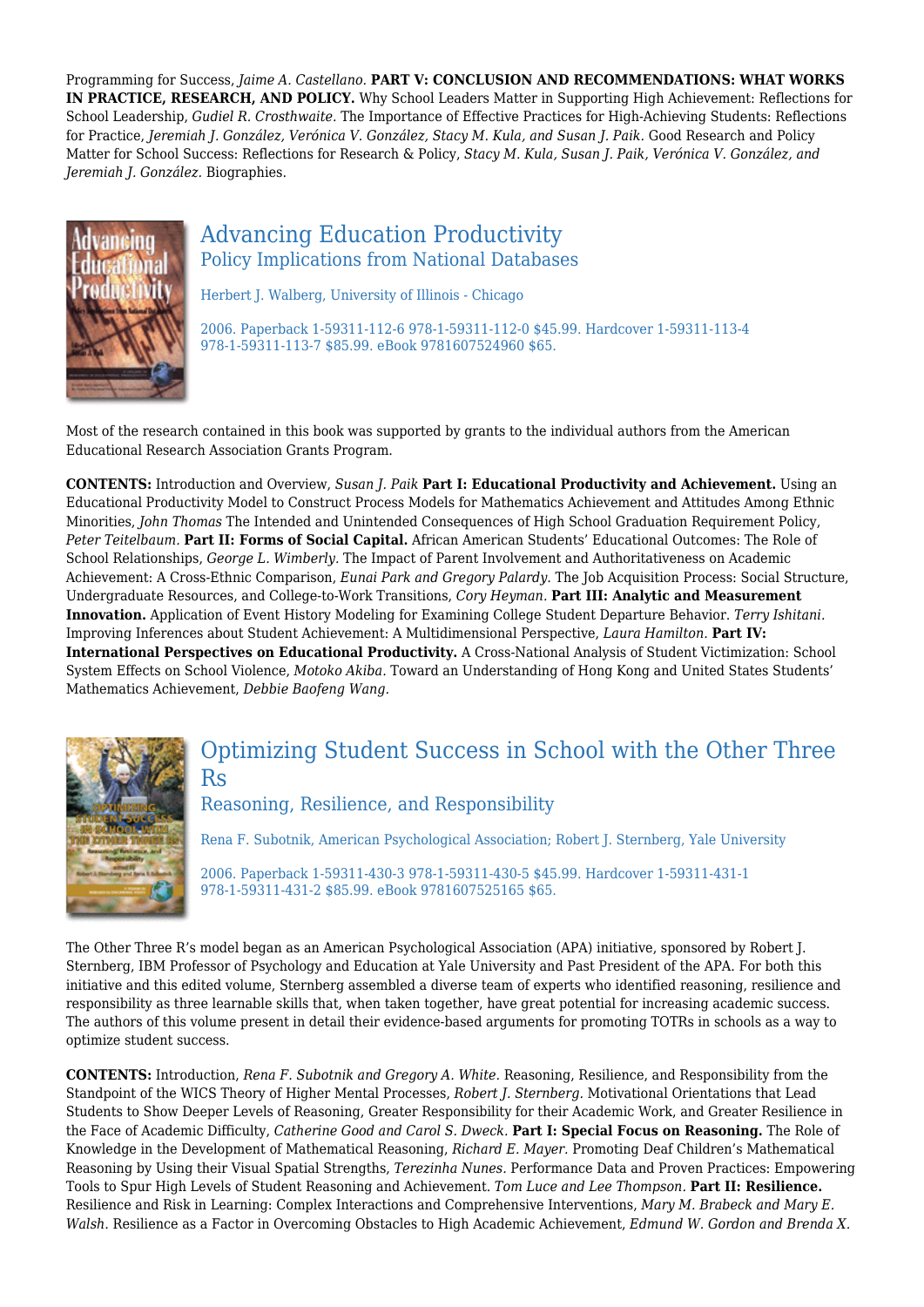*Mejia.* **Part III:Responsibility.** Enhancing Students' Academic Responsibility and Achievement: A Social Cognitive Self-Regulatory Account, *Barry J. Zimmerman.* A Motivational Perspective on School Achievement: Taking Responsibility for Learning, Teaching, and Supporting, *Jacqueline S. Eccles.* **Part IV: Model.** Integrating The Other Three Rs into the School Curriculum: A Model for Improving Achievement, *Jeanine C. Cogan, Robert J. Sternberg, and Rena F. Subotnik.* **Part V: Summary.** The Other 3 Rs: Implications for the Design of Learning Environments, Research, and Policy, *Susan Goldman.*



# Can Unlike Students Learn Together?

Margaret C. Wang, Temple University; Arthur J. Reynolds, University of Wisconsin-Madison; Herbert J. Walberg, University of Illinois - Chicago

2006. Paperback 1-59311-114-2 978-1-59311-114-4 \$45.99. Hardcover 1-59311-115-0 978-1-59311-115-1 \$85.99. eBook 9781607524809 \$65.

For the first time, this book brings together three controversial topics: homogeneous grouping of students within classrooms by ability or achievement criteria, tracking of students into courses of study by the same criteria, and retention of students in their present grade so that they repeat a year's work instead of being promoted. The editors solicited syntheses of research on these topics from outstanding scholars with a variety of views.

**CONTENTS:** Preface. Introduction and Overview. Dropout in Relation to Grade Retention: An Accounting of the Beginning School Study. Grade Retention and School Dropout: Another Look at the Evidence. Is Grade Retention Educational Malpractice? Empirical Evidence from Meta-Analyses Examining the Efficacy of Grade Retention. Race-ethnicity, Social Background, and Grade Retention. Race Effects on Ability Group Outcomes. Classroom Organization and Instructional Quality. Grouping, Tracking, and De-tracking: Conclusions from Experimental, Correlational, and Ethnographic Research. Understanding Research on the Consequences of Retention.



# The Scientific Basis of Education Productivity

Herbert J. Walberg, University of Illinois - Chicago; Rena F. Subotnik, American Psychological Association

2006. Paperback 1-59311-449-4 978-1-59311-449-7 \$45.99. Hardcover 1-59311-450-8 978-1-59311-450-3 \$85.99. eBook 9781607525196 \$65.

This volume is not primarily concerned with what students should learn, nor even how they should learn. Rather it concerns how we can discover the best means and conditions for teaching them in school, at home, and in society. Expressed more explicitly, we seek to find out how students can learn efficiently or productively as much as possible within a given amount of time and resources. As in agriculture, medicine, public health, and modern industries, we can turn to rigorous science as one of the best sources for informing ourselves.

The intended audiences are not only scholars in a variety of academic disciplines but also research consumers, including educators, policymakers, parents, and citizens who seek principles to critically separate valid from invalid claims for the efficacy and efficiency of education products, personnel, and policies.

Initial versions of the chapters were discussed at a national invitational conference sponsored by the Laboratory for Student Success (LSS), the mid-Atlantic regional educational laboratory, at Temple University Center for Research in Human Development and Education. LSS operates under a contract with the U.S. Department of Education's Institute of Education Sciences.

**CONTENTS:** Preface. Introduction and Overview, *Rena F. Subotnik and Herbert J. Walberg.* Evidence-Based Reform: Experimental and Quasi-Experimental Research Considered, *Susan J. Paik.* Scientific Formative Evaluation: The Role of Individual Learners in Generating and Predicting Successful Educational Outcomes, *T.V. Joe Layng, Greg Stikeleather, and Janet S. Twyman.* Blending Experimental and Descriptive Research: The Case of Educating Reading Teachers, *Elizabeth S. Pang and Michael L. Kamil.* The Enhancement of Critical Thinking: With Decades of Converging Evidence, Meta-Analyses with Large Effect Sizes, and Societal Need, Would You Allow Your Child to Be Assigned to a "Control" Group?, *Diane F.*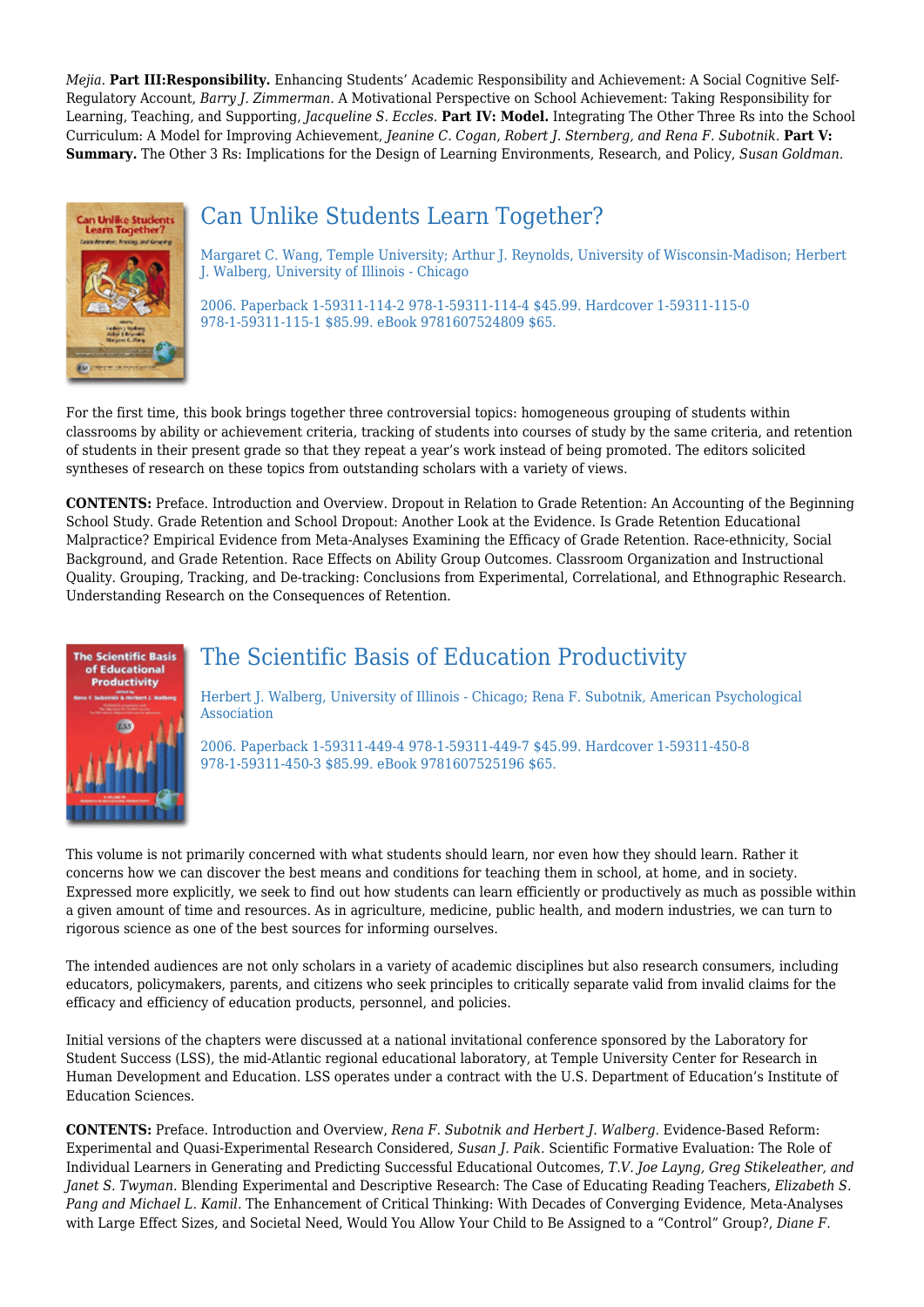*Halpern.* Improving Educational Productivity: An Assessment of Extant Research, *Herbert J. Walberg.* The Scientific Basis for the Theory of Successful Intelligence, *Robert J. Sternberg.* Science, Politics, and Education Reform: The National Academies' Role in Defining and Promoting High-Quality Scientific Education Research, 2000–2004, *Lisa Towne.* American Board for Certification of Teacher Excellence: Applying Research to Develop a Standards-Based Teacher Certification Program, *Kathleen Madigan.* Evidence-Based Interventions and Practices in School Psychology: The Scientific Basis of the Profession, *Thomas R. Kratochwill.* The Institute of Education Sciences' What Works Clearinghouse, *Robert Boruch and Rebecca Herman.* Conclusions and Recommendations, *Herbert J. Walberg and Rena F. Subotnik.* About the Contributors.

# Addressing The Achievement Gap



Ronald D. Taylor, Temple University

2005. Paperback 1-59311-451-6 978-1-59311-451-0 \$45.99. Hardcover 1-59311-452-4 978-1-59311-452-7 \$85.99. eBook 9781607526841 \$65.

The chapters included in this book were commissioned to serve as the background for the national invitational conference sponsored by the LSS at Temple University Center for Research in Human Development and Education (CRHDE). The conference and the publication of the conference proceedings were supported by the Institute of Education Sciences (IES) of the U. S. Department of Education. The opinions expressed do not necessarily reflect the positions of the supporting agencies and no official endorsement should be inferred.

#### **CONTENTS: Preface. PART I: SOCIAL AND ENVIRONMENTAL FACTORS AND STUDENT ACHIEVEMENT.**

Minority Academic Achievement in a Selective Public University: The Role of the Campus Environment, *Melanie Domenech Rodríguez, Angela Stewart, Ana Mari Cauce, James Antony, and the Post Affirmative Action Legislation Impact Study Group.* Children of Immigrants and Their Achievement: The Roles of Family, Acculturation, Social Class, Gender, Ethnicity, and School Contexts, *Rubén G. Rumbaut.* Family and Neighborhood Environments and the Adjustment and Achievement of African American Adolescents, *Ronald D. Taylor.* **PART II: PROGRAMMATIC APPROACHES TO ADDRESSING STUDENT ACHIEVEMENT.** Sisters in Science: Confronting Equity in Science and Mathematics Education, *Penny L. Hammrich.* Developing Successful Intelligence in All Children: A Solution to Underachievement in Ethnic Minority Students, *Robert J. Sternberg.* Conclusions. About the Contributors.



# Successful Reading Instruction

Herbert J. Walberg, University of Illinois - Chicago; JoAnn B. Manning, Temple University; Michael L. Kamil, Stanford University

2002. Paperback 1-931576-64-5 978-1-931576-64-2 \$45.99. Hardcover 1-931576-65-3 978-1-931576-65-9 \$85.99. eBook 9781607527862 \$65.

**CONTENTS:** Introduction and Overview. *Michael L. Kamil, JoAnn B. Manning, and Herbert J. Walberg.* **Part I: Reading Research and Assessment.** Successful Uses of Computer Technology for Reading Instruction. *Helen S. Kim and Michael L. Kamil.* How Can Children Be Taught to Comprehend Text Better? *Michael Pressley and Katherine Hilden.* Interventions for Children Experiencing Early Reading Difficulties. *Rebecca Barr.* From Policy to Practice: Using Literacy Standards in Early Reading Instruction. *Deanna Birdyshaw, Ellen Pesko, Karen Wixson and Nina Yochum.* **Part II: Reading Instruction and Practice.** Improving Reading Achievement Through Professional Development. *Dorothy Strickland.* Reading in Discipline/Content Materials. *Donna E. Alvermann.* Engagement and Motivation in Reading Instruction. *John T. Guthrie.* Good First Teaching: Making the Critical Difference for All Students. *Gay Su Pinnell.* Conclusions and Recommendations. *Herbert J. Walberg, JoAnn B. Manning, and Michael L. Kamil.*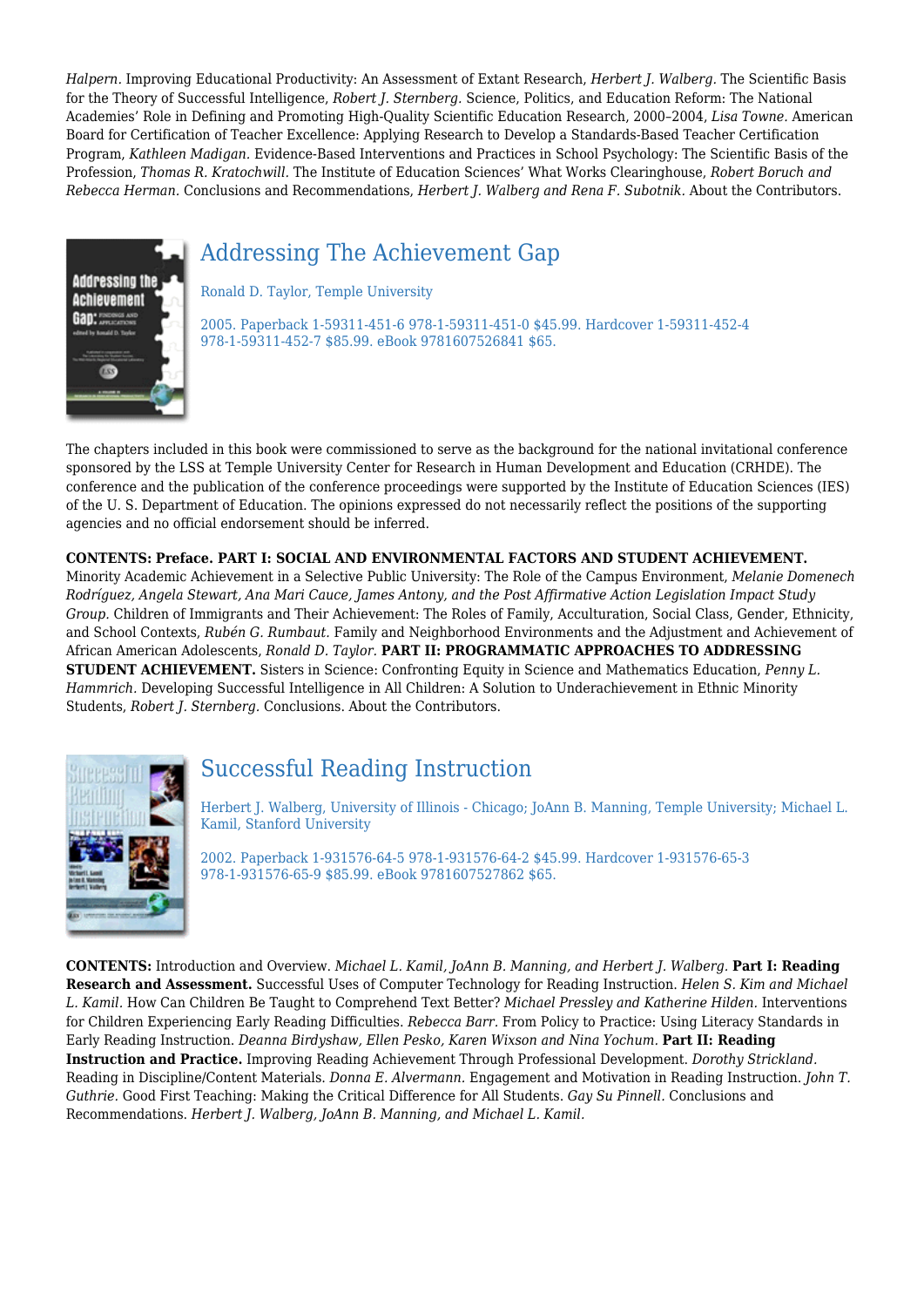

### Efficiency, Accountability, and Equity Issues in Title 1 School Wide Program Implementation

Kenneth K. Wong, Brown University; Margaret C. Wang, Temple University

2002. Paperback 1-931576-10-6 978-1-931576-10-9 \$45.99. Hardcover 1-931576-11-4 978-1-931576-11-6 \$85.99. eBook 9781607527800 \$65.

How efficient is Title I, the largest federal educational program in elementary and secondary schools? What is the quality of the Title I services? Has Title I promoted equity in schools among our nation's low-income areas? To address these important issues, this volume draws on the proceedings of two national invitational conferences, sponsored by the mid-Atlantic regional educational laboratory, the Laboratory for Student Success (LSS) at Temple University Center for Research in Human Development and Education in 1999 and 2000. These conferences aim to provide research-based information on how Title I schoolwide programs affect teaching, learning, and student outcomes and to strengthen costbenefits in Title I program implementation to assist students in high-poverty schools. The focus of the conferences is particularly timely in view of the upcoming Title I reauthorization and the recently enacted federal Comprehensive School Reform Demonstration (CSRD) initiative.

Discussion at the conferences focused on enhancing our understanding of accountability, efficiency, and equity issues in Title I. More specifically, researchers at the two conferences: (a) highlighted findings from the National Study of Effective Title I Schoolwide Programs; (b) examined the effects of research-based comprehensive reform models in high-poverty schools; and (c) addressed cross-cutting issues such as the productivity of Title I programs, the use of technologies in the classroom, the role of the state in strengthening Title I programs, cost effectiveness of whole school reform, professional development, reading instruction, and parental involvement, which are important parts of the national educational reform agenda.

Leading researchers, policymakers, and practitioners were commissioned to develop preconference papers to serve as a springboard for discussion at the conferences. These papers included an overview of the research base and patterns of governance and conditions that lead to effective implementation of Title I schoolwide programs. The papers were reviewed by conference participants before the conferences and were used to develop next-step recommendations for advancing the implementation of the Title I schoolwide provision.

**CONTENTS:** Preface. List of Contributors. **PART I: Efficiency.** Using Market Forces to Make Title I More Effective, *Marci Kanstoroom and Tyce Palmaffy.* Making Economically Grounded Decisions About Comprehensive School Reform Models: Considerations of Costs, Effects, and Contexts, *Jennifer King Rice.* Does Title I Money Matter? Federal Compensatory Funding and Student Achievement, *Francis X. Shen.* Sustaining Investments in Technology: Strategies to Close the Digital Divide, *Ronald E. Anderson.* **PART II: Accountability.** The Role of the State in Strengthening Title I Programs, *Margaret E. Goertz.* Teacher Quality and Educational Inequality: The Case of Title I Schools, *Richard M. Ingersoll.* School-Family Partnerships: Policy Implications for Urban Schools, *Evanthia N. Patrikakou, Roger P. Weissberg and Michelle I. Rubenstein.* Toward Effective Strategies in Raising Academic Performance: Findings From a National Study of Effective Title I School Wide Programs, *Margaret Wang and Kenneth Wong.* Teachers' Perceptions of Title I Program Improvement and Accountability, *Jerome V. D'Agostino and Ginger L. Stoker.* **PART III: Equity.** Title I in California: A Focus on English Language Learners, *Diane August and Dianne Piche.* Understanding Student Achievement Differences Between Rural and Nonrural Schools: Implications for Title I Programs and Assessments, *Jaekyung Lee.* Epilogue.



# School Reform Proposals The Research Evidence

Alex Molnar, Arizona State University

2002. Paperback 1-931576-58-0 978-1-931576-58-1 \$45.99. Hardcover 1-931576-59-9 978-1-931576-59-8 \$85.99. eBook 9781607525530 \$65.

**CONTENTS:** Acknowledgments. Foreword. Introduction, *Alex Molnar.* Early Childhood Education. *W. Steven Barnett.* Class-Size Reduction in Grades K–3, *Jeremy D. Finn.* Small Schools, *Craig Howley.* Time for School: Its Duration and Allocation, *Gene V Glass.* Grouping Students for Instruction, *Gene V Glass.* Parental and Family Involvement in Education,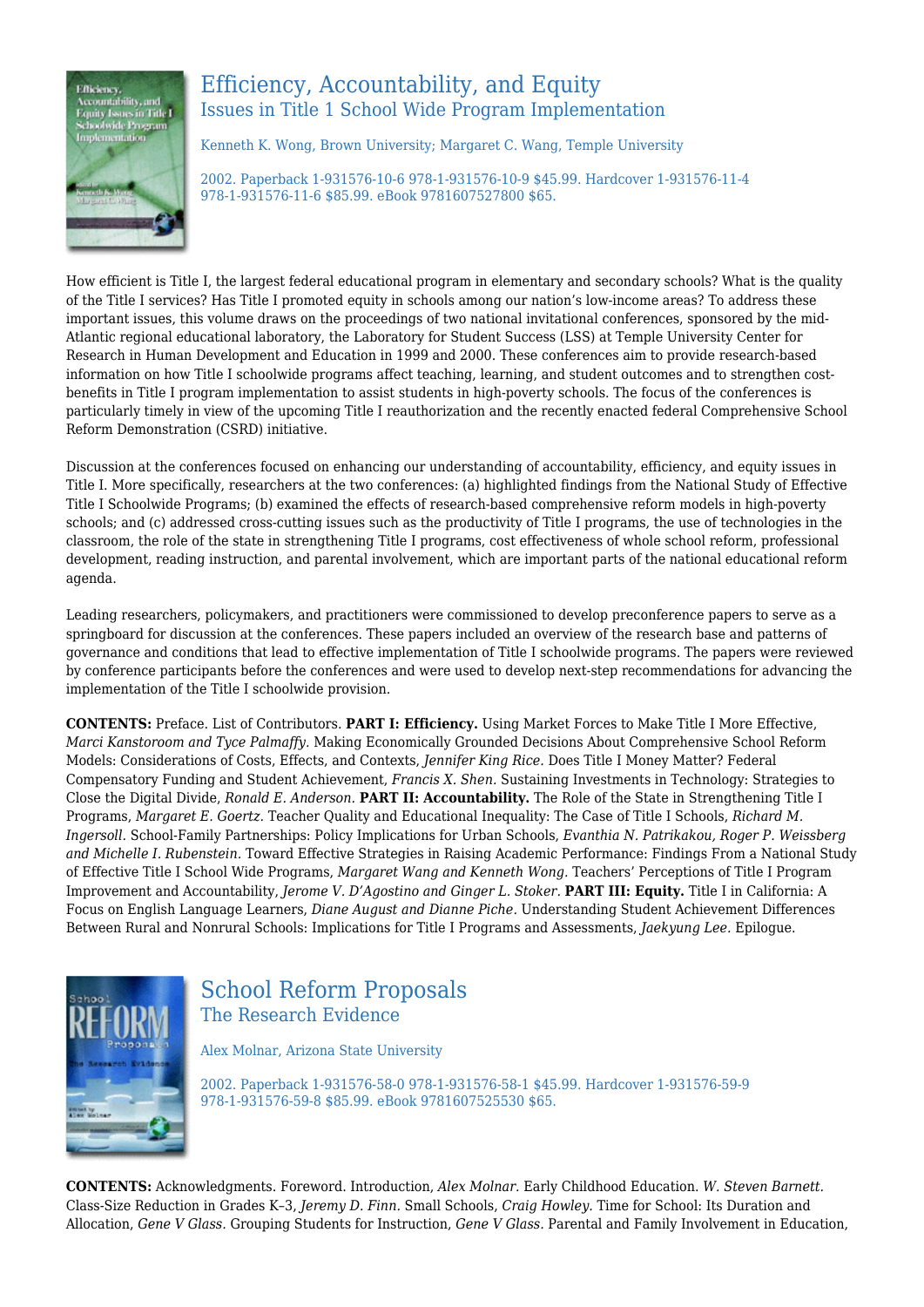*Douglas B. Downey.* Public Schools and their Communities, *Catherine Lugg.* Teacher Characteristics, *Gene V Glass.* Converging Findings on Classroom Instruction, *Barak Rosenshine.* Teacher Unions and Student Achievement, *Robert M. Carini.* Value-Added Assessment of Teachers: The Empirical Evidence, *Haggai Kupermintz.* Professional Development, *Ulrich C. Reitzug.* Charter Schools, Vouchers, and EMOs, *Gerald W. Bracey.* Contributors.



# Improving Educational Productivity

Margaret C. Wang, Temple University; Kenneth K. Wong, Brown University; David H. Monk, Penn State University

2001. Paperback 1-930608-44-6 978-1-930608-44-3 \$45.99. Hardcover 1-930608-45-4 978-1-930608-45-0 \$85.99. eBook 9781607527909 \$65.

(Published in Cooperation with the Laboratory for Student Success, Temple University)

**CONTENTS: Chapter 1:** Introduction and Overview, *David H. Monk, Margaret C. Wang, and Herbert J. Walberg.* **Chapter 2:** Tax Revolts and School Performance, *Thomas Downes, and David Figlio.* **Chapter 3:** State Aid and Education Outcomes, *Sheila E. Murray.* **Chapter 4:** The Interface Between Public and Private Schooling: Market Pressure and the Impact on Performance, *Dan Goldhaber.* **Chapter 5:** The Economics of Grade Retention, *Eric R. Eide.* **Chapter 6:** Teacher Quality: Its Enhancement and Potential for Improving Pupil Achievement, *Susanna Loeb.* **Chapter 7:** Measuring School Efficiency: Lessons from Economics, Implications for Practice, *Amy Ellen Schwartz and Leanna Stiefel.* **Chapter 8:** Examining School-Level Expenditures and School Performance: The Case of New York City, *Ross Rubenstein and Patrice Iatarola.* **Chapter 9:** The Relationship Between Student Performance and School Expenditures: A Review of the Literature and New Evidence Using Better Data, *Corrine H. Taylor.* **Chapter 10:** What Happens to Performance Inequality Among Students When Average Test Scores Rise? *Samid Hussain.* **Chapter 11:** Problems in the Estimation of School Effects: Insights from Improved Models, *Jens Ludwig.* **Chapter 12:** Conclusions and Recommendations, *Herbert J. Walberg and David H. Monk.*